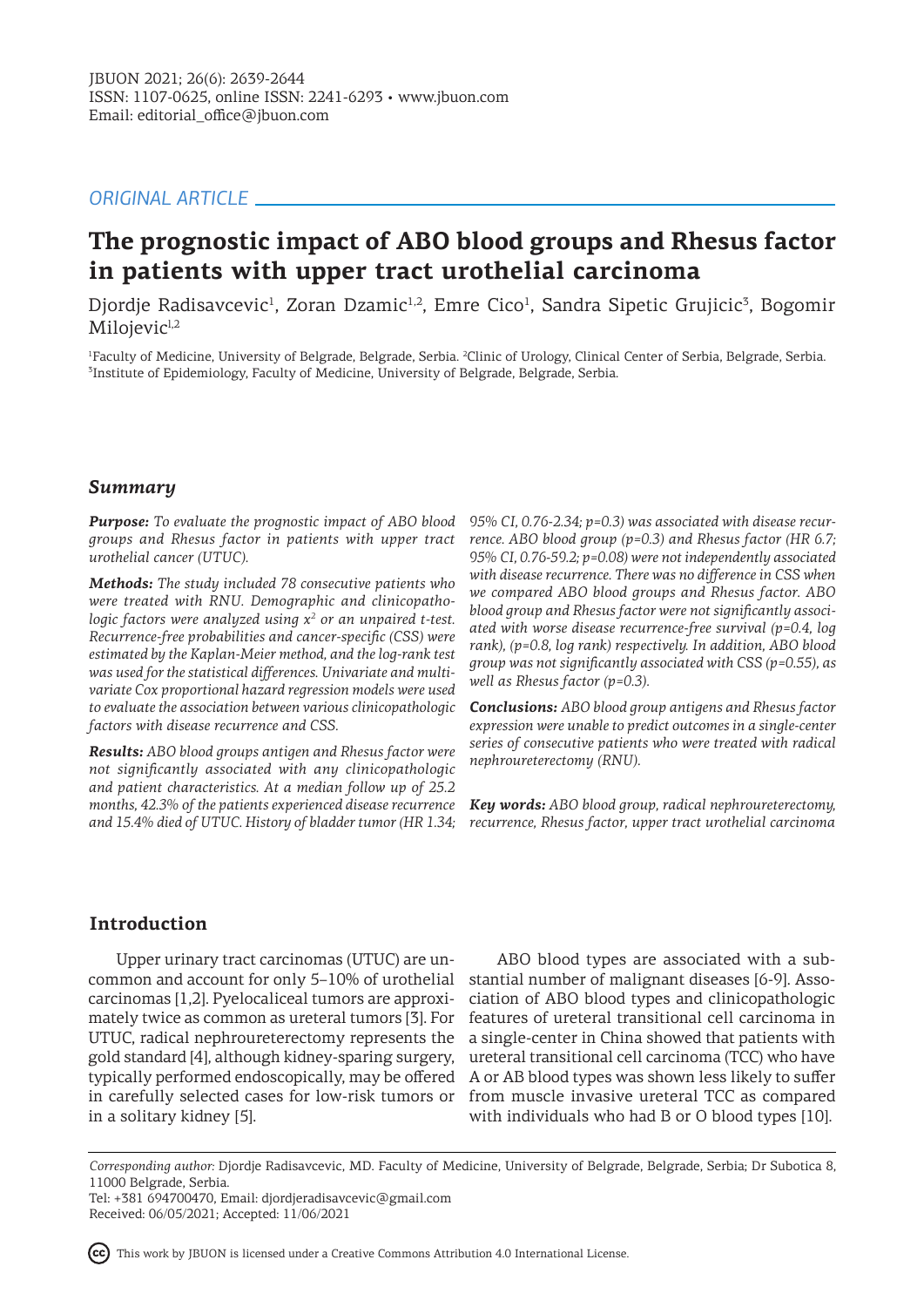Franchini et al have noted a relationship between ABO blood types and the risk and prognostic value of neoplastic diseases [11]. This study showed the prognostic impact of ABO blood groups in patients with bladder cancer and renal cell carcinoma, but the results were inconsistent [11].

To date, associations between blood type and histopathologic results or survival of patients with UTUC have not been well developed.

The purpose of this study was to investigate the prognostic impact of ABO blood groups and Rhesus factor in patients with upper tract urothelial carcinoma after radical nephroureterectomy.

### **Methods**

#### *Patient selection*

With the approval of our institutional review board, hospital medical records of patients with UTUC were retrospectively reviewed to assess the significance of several clinicopathologic factors stratified by ABO and Rhesus factor (Table 1).

The present study cohort included 78 patients who were surgically treated for UTUC with nephroureterectomy between January 2016 and July 2020. Patients with a history of bladder tumor at a higher stage than the upper tract disease, preoperative chemotherapy, or previous contralateral UTUC were excluded. None of the

**Table 1.** The demographic, clinical and pathological profiles of 60 patients with UTUC managed by RNU stratified by AB0 blood groups system and Rh factor

| Variable                  | Number of<br>patients (%) | ABO blood group antigen |                |              |                |                          | Rhesus factor |                | $\,p\,$ |
|---------------------------|---------------------------|-------------------------|----------------|--------------|----------------|--------------------------|---------------|----------------|---------|
|                           |                           | A <sub>0</sub>          | B <sub>0</sub> | AB           | 00             |                          | Positive      | Negative       |         |
| All                       | 60 (100)                  | 25(41.7)                | 13(21.7)       | 7(11.6)      | 15(25.0)       | $\overline{\phantom{0}}$ | 51 (85)       | 9(15)          |         |
| Age (year), mean $\pm$ SD | $68.3 \pm 7.6$            | $67.8 \pm 7.9$          | $68.5 \pm 7.2$ | $65.8 + 8.6$ | $70.2 \pm 7.0$ | 0.21                     | $67.7 + 7.5$  | $71.2 \pm 7.2$ | 0.13    |
| Tumor side                |                           |                         |                |              |                | 0.83                     |               |                | 0.50    |
| Left                      | 30 (50)                   | 13 (43.3)               | 7(23.3)        | 4(13.3)      | 6(20)          |                          | 26 (86.7)     | 4(13.3)        |         |
| Right                     | 30 (50)                   | 12(40)                  | 6(20)          | 3(10)        | 9(30)          |                          | 25 (83.3)     | 5(16.7)        |         |
| Previous NMIBC            |                           |                         |                |              |                | 0.92                     |               |                | 0.60    |
| Yes                       | 15(25)                    | 6(40)                   | 4(26.7)        | 2(13.3)      | 3(20)          |                          | 13 (86.7)     | 2(13.3)        |         |
| No                        | 45 (75)                   | 19 (42.2)               | 9(20)          | 5(11.1)      | 12(26.7)       |                          | 38 (84.4)     | 7(15.6)        |         |
| Anemia                    |                           |                         |                |              |                | 0.66                     |               |                | 0.43    |
| Yes                       | 38 (63.3)                 | 17 (44.7)               | 8(21)          | 3(7.9)       | 10(26.3)       |                          | 33 (86.8)     | 5(13.2)        |         |
| No                        | 22 (36.7)                 | 8(36.4)                 | 5(22.7)        | 4(18.2)      | 5(22.7)        |                          | 18 (81.8)     | 4(18.2)        |         |
| Tumor location            |                           |                         |                |              |                | 0.18                     |               |                | 0.15    |
| Renal pelvis              | 34 (56.7)                 | 10(29.4)                | 9(26.5)        | 5(14.7)      | 10(29.4)       |                          | 27 (79.4)     | 7(20.6)        |         |
| Ureter                    | 26(43.3)                  | 15(57.7)                | 4(15.4)        | 2(7.7)       | 5(19.2)        |                          | 24 (92.3)     | 2(7.7)         |         |
| Tumor focality            |                           |                         |                |              |                | 0.18                     |               |                | 0.71    |
| Unifocal                  | 42 (70)                   | 16 (38.1)               | 7(16.7)        | 6(14.3)      | 13 (30.9)      |                          | 35 (83.3)     | 7(16.7)        |         |
| Multifocal                | 18 (30)                   | 9(50)                   | 6(33.3)        | 1(5.6)       | 2(11.1)        |                          | 16 (88.9)     | 2(11.1)        |         |
| Tumor size, cm            |                           |                         |                |              |                | 0.46                     |               |                | 0.29    |
| $\leq 3$                  | 31 (51.7)                 | 12 (38.7)               | 8(25.8)        | 2(6.5)       | 9(29)          |                          | 28 (90.3)     | 3(9.7)         |         |
| >3                        | 29 (48.3)                 | 13 (44.8)               | 5(17.2)        | 5(17.2)      | 6(20.7)        |                          | 23 (79.3)     | 6(20.7)        |         |
| Tumor grade               |                           |                         |                |              |                | 0.39                     |               |                | 0.63    |
| G1 or G2                  | 33 (55)                   | 13 (39.4)               | 6(18.2)        | 3(9.1)       | 11 (33.3)      |                          | 28 (84.85)    | 5(15.15)       |         |
| G <sub>3</sub>            | 27(45)                    | 12 (44.4)               | 7(25.9)        | 4(14.8)      | 4(14.8)        |                          | 23(85.2)      | 4(14.8)        |         |
| Tumor stage               |                           |                         |                |              |                | 0.72                     |               |                | 0.52    |
| pT2 or less               | 36 (60)                   | 13 (36.1)               | 8(22.2)        | 5(13.9)      | 10(27.8)       |                          | 31(86.1)      | 5(13.9)        |         |
| pT3 or greater            | 24 (40)                   | 12(50)                  | 5(20.8)        | 2(8.3)       | 5(20.8)        |                          | 20 (83.3)     | 4(16.7)        |         |
| Lymph node metastasis     |                           |                         |                |              |                | 0.41                     |               |                | 0.72    |
| pNx / pN0                 | 58 (96.7)                 | 23 (39.7)               | 13 (22.4)      | 7(12.1)      | 15(25.9)       |                          | 49 (84.5)     | 9(15.5)        |         |
| $pN+$                     | 2(3.3)                    | 2(100)                  | 0(0)           | 0(0)         | 0(0)           |                          | 2(100)        | 0(0)           |         |
| Lymphovascular invasion   |                           |                         |                |              |                | 0.21                     |               |                | 0.58    |
| Absent                    | 32 (53.3)                 | 15 (46.9)               | 4(12.5)        | 3(9.4)       | 10(31.2)       |                          | 27 (84.4)     | 5(15.6)        |         |
| Present                   | 28 (46.7)                 | 10(35.7)                | 9(32.1)        | 4(14.3)      | 5(17.9)        |                          | 24 (85.7)     | 4(14.3)        |         |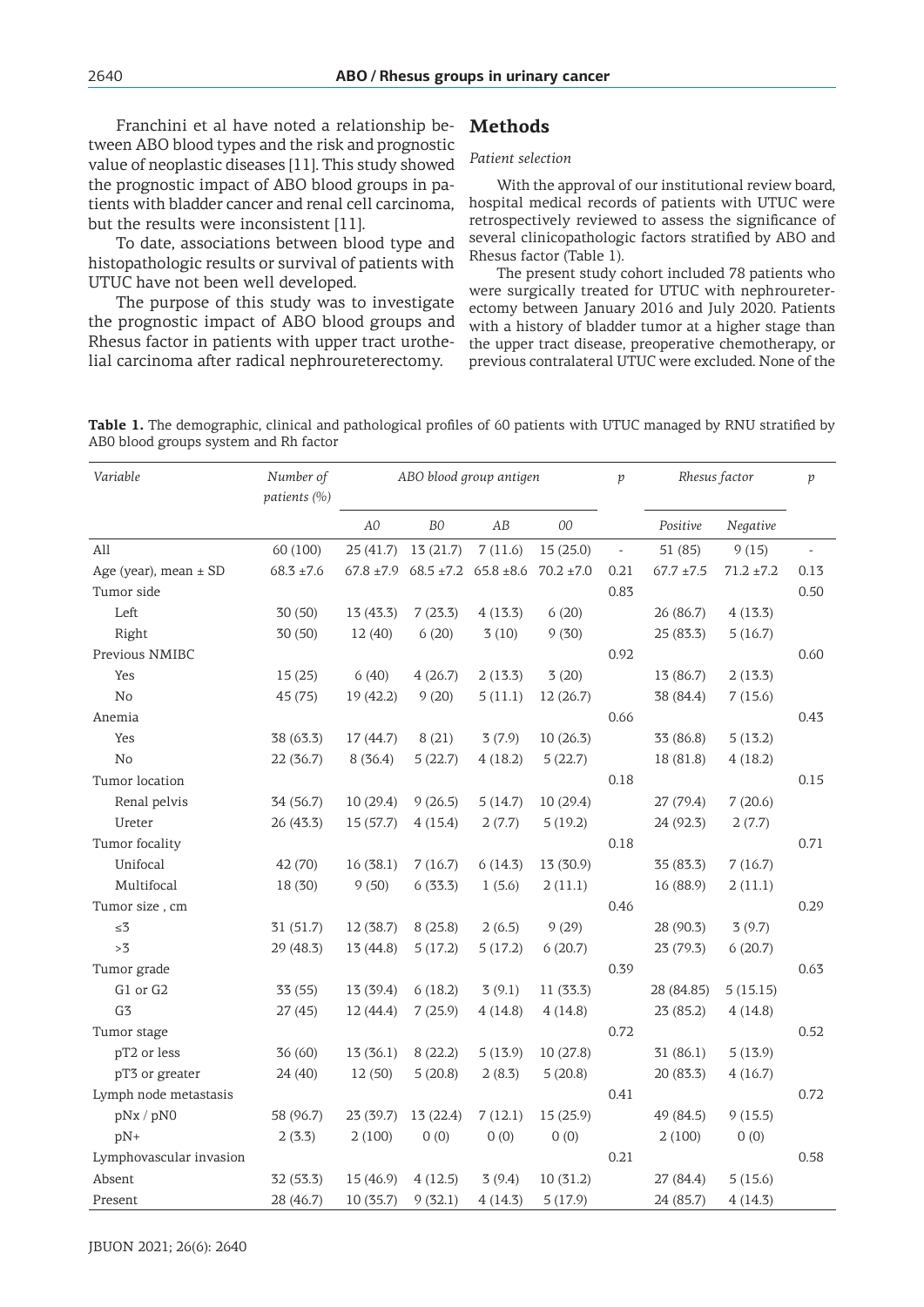patients included in this study had distant metastasis at diagnosis of UTUC. Patients with concomitant bladder cancer and those with incomplete medical data were also excluded. In total, 60 patients (mean age  $\pm$  SD, 68.3  $\pm$  7.6) were then available for evaluation.

Information on ABO blood types and Rhesus factor were gathered from the preoperative blood type analysis in the medical charts. Serological testing was performed preoperatively as a routine testing.

The diagnosis of UTUC was established by computed tomography, excretory urography, a retrograde ureteropyelogram, and/or ureteroscopy with tissue biopsies. The initial treatment of all patients was open RNU. Whether lymph node dissection (LND) would be performed or not as well as the extent of LND when performed were determined by each surgeon and not by strict prospective criteria. The extent of LND ranged from just the ipsilateral hilar lymph nodes (LNs) to all LNs around the ipsilateral great vessels with or without interaortocaval LNs.

#### *Pathologic evaluation*

Tumors were staged according to the TNM system [10] and graded using the 1998 World Health Organization classification [11]. Tumor location was defined as either renal pelvic or ureteral on the basis of the location of the dominant tumor. The dominant lesion was defined as that with the highest pathologic tumor stage (pT). For multifocal tumors at the same stage, the higher grade was selected for main tumor location. Tumor multifocality was defined as the synchronous presence of 2 or more pathologically confirmed tumors in any upper urinary tract location. No immunohistochemistry techniques were used to determine the presence of lymphovascular invasion (LVI).

#### *Follow-up program*

Routine follow-up consisted of physical examination and cystoscopy every 3 months during the first year and every 6 to 12 months thereafter. Chest radiography, abdominal ultrasonography, computed tomography, and excretory urography were performed annually, depending on the clinical stage of the cancer in the upper urinary tract. Most patients who were identified as having died from UTUC had progressive, widely disseminated metastases at the time of death.

#### *Statistics*

Demographic and clinicopathologic factors were analyzed using  $x^2$  or an unpaired t-test. Recurrence-free probabilities and CSS were estimated by the Kaplan-Meier method, and the log-rank test was used to assess statistical differences. We defined the time of surgery as time 0.

Univariate and multivariate Cox proportional hazard regression models were used to evaluate the association between various clinicopathologic factors with cancer recurrence and CSS after surgery. Only the significant factors were entered into multivariate Cox proportional hazard regression models. Hazard ratios (HRs) were estimated from the Cox analyses and are reported as relative risk with corresponding 95% confidence interval. In all tests, p<0.05 (2-sided) was considered statistically significant.

#### **Results**

The patient clinical and pathologic profiles are listed in Table 1. The median follow-up after surgery was 25.2 months (range 4-55). The distribution of ABO blood group antigens was 41.7, 21.7,

**Table 2.** Univariate and multivariate Cox regression models predicting disease recurrence and CSS in 60 patients after radical nephroureterectomy for UTUC

| Variable                             | Disease recurrence free survival |                      |               |              |                                | Cancer specific survival |            |                       |      |              |                       |             |
|--------------------------------------|----------------------------------|----------------------|---------------|--------------|--------------------------------|--------------------------|------------|-----------------------|------|--------------|-----------------------|-------------|
|                                      | <i>Univariate</i>                |                      |               | Multivariate |                                |                          | Univariate |                       |      | Multivariate |                       |             |
|                                      | HR                               | 95% CI               | $\mathcal{D}$ | HR           | 95% CI                         | $\mathcal{D}$            | HR         | 95% CI                | p    | HR           | 95% CI                | $\mathbf P$ |
| Rhesus factor $(+ \text{ vs } -)$    | 6.70                             | 0.76-59.3            | 0.08          |              |                                |                          | 0.42       | $0.08 - 2.19$         | 0.30 |              |                       |             |
| ABO blood group antigen              | 1.34                             | 0.76-2.34 0.30       |               |              |                                |                          | 1.85       | $0.39 - 1.80$         | 0.67 |              |                       |             |
| Age (years) (≤60 vs. >60)            | 0.66                             | $0.15 - 2.93$        | 0.58          |              |                                |                          | 0.69       | $0.13 - 3.76$         | 0.67 |              |                       |             |
| Anemia (No vs. Yes)                  | 0.89                             | $0.28 - 2.77$        | 0.84          |              |                                |                          |            | 4.65 0.88-24.38       | 0.07 |              |                       |             |
| History of BC (No vs. Yes)           | 2.14                             | $1.02 - 5.27$        |               |              | 0.04 3.67 1.06-12.68 0.03 1.52 |                          |            | 0.29-7.91             | 0.62 | 0.73         | $0.44 - 1.22$         | 0.23        |
| Renal pelvis vs. Ureter              | 0.80                             | $0.28 - 2.29$        | 0.68          |              |                                |                          | 1.34       | $0.29 - 6.05$         | 0.71 |              |                       |             |
| Unifocal vs. Multifocal              | 0.48                             | $0.16 - 1.44$ $0.18$ |               |              |                                |                          | 1.51       | $0.35 - 6.50$         | 0.58 |              |                       |             |
| Tumor size $(\leq 3cm$ vs. $> 3cm$ ) | 1.19                             | 0.38-3.68            | 0.76          |              |                                |                          | 1.47       | $0.33 - 6.62$         | 0.61 |              |                       |             |
| $G1$ or $G2$ vs. $G3$                | 1.63                             | $0.51 - 5.19$        | 0.41          |              |                                |                          |            | 4.21 0.81-21.80       | 0.08 |              |                       |             |
| $\leq$ pT2 vs. $\geq$ pT3            | 1.07                             | $0.25 - 4.63$        | 0.92          |              |                                |                          | 2.86       | 0.62-13.08            | 0.17 |              |                       |             |
| $pNx$ vs. $pN+$                      |                                  | 2.82 0.35-22.47 0.33 |               |              |                                |                          |            | 26.5 3.69-191.1 0.001 |      |              | 26.5 3.69-191.1 0.001 |             |
| LVI (absent vs. present)             | 0.73                             | $0.19 - 2.68$        | 0.63          |              |                                |                          | 1.15       | $0.25 - 5.22$         | 0.85 |              |                       |             |

P values assessed by log-rank test, CI: confidence interval, HR: hazard ratio, BC: bladder cancer, LVI: lymphovascular invasion.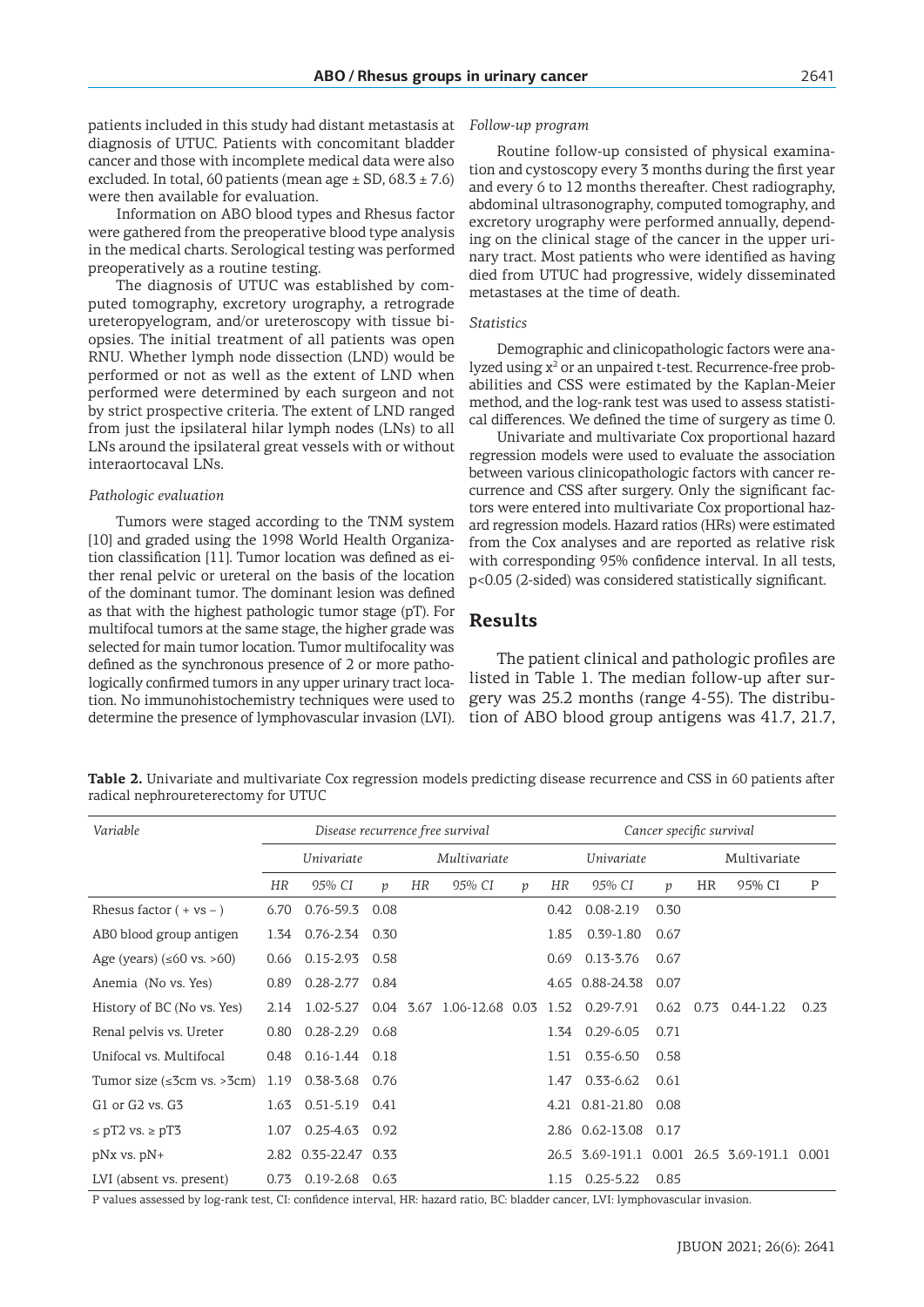11.6, and 25.0% for AO, BO, AB and OO, respectively. Rhesus factor was positive in 85.0% and negative in 15.0% of the patients. ABO blood groups antigen and Rhesus factor were not significantly associated with any clinicopathologic and patient characteristics (Table 1).

At a median follow-up of 25.2 months, 42.3% of the patients experienced disease recurrence and 15.4% died of UTUC. Using univariate analysis, history of bladder tumor (HR 2.14; 95% confidence interval, CI 1.02-5.27; p=0.03) was associated with disease recurrence. Using multivariate analysis, history of bladder tumor (HR 3.67; 95% CI 1.06- 12.68; p=0.03) was associated with disease recurrence (Table 2). ABO blood group and Rhesus factor were not independently associated with disease recurrence (hazard ratio, HR 1.34; 95% confidence interval, CI 0.76-2.34; p= 0.3); (HR 6.7; 95% confidence interval, CI 0.76-59.2; p= 0.08), respectively. Multivariate analysis of lymph node status (HR 26.5; 95% CI 3.69-191.1; p= 0.001) showed that it was associated with CSS (Table 2). There was no difference in CSS when we compared ABO blood groups and Rhesus factor.

Kaplan-Meier analysis showed that ABO blood group and Rhesus factor were not significantly associated with worse disease recurrence-free survival (log rank p=0.4 and log rank p=0.8, respectively). Also, the Kaplan-Meier analysis showed that ABO blood group was not significantly associated with CSS (log rank p=0.55), as well as Rhesus factor (log rank p=0.3, log rank mean disease RFS for patients with Rh positive factor  $48.1 \pm 2.9$  months versus mean disease RFS for patients Rh negative factor  $36.6 \pm 5.8$  months).

### **Discussion**

ABO antigens were reported to be expressed on the cell surface of a number of epithelial cell types, including the urogenital epithelium and not only on the surface of red blood cells [12-14]. Connection between ABO blood types and different malignant diseases have been reported. Such as association was observed in renal cell carcinoma [12] ovarian, endometrial and cervical cancer [8], oral cancer [7], esophageal squamous cell carcinoma [6], urothelial cancer of urinary bladder [9] and gastric cancer [15].

Association of ABO blood types and clinicopathologic features of ureteral transitional cell carcinoma in a single-center in China revealed that patients with ureteral TCC who had A or AB blood types were less likely to suffer from muscle invasive ureteral TCC as compared with individuals follow-up.

who had B or O blood types [10]. Also, Lippert and colleagues had demonstrated that those ureteral TCC patients who retained ABO antigens in the surface of TCC were associated with lower tumor grade and longer disease-free interval [16]. In the present study, we failed to detect differences in disease recurrence and survival, when stratifying patients by ABO blood group system and Rhesus factor.

Engel et al [17] showed the impact of ABO and the Rhesus blood group system on outcomes in bladder cancer patients treated with radical cystectomy. Also, Rink et al [18] found significant association between ABO and Rhesus blood grouping systems on the oncologic outcome in UTUC after radical nephroureterectomy which confronts our results. ABO blood group antigen expression showed a significant association with sessile tumor architecture and tumor grading, specifically G1 [18]. We showed no correlation between ABO blood group system and Rhesus factor with pathologic tumor stage, grade, and lymphovascular invasion. That is why ABO blood groups system and Rhesus factor were unable to be strong prognostic marker that might guide the decision making process during the postoperative clinical management of patients with UTUC after surgery with curative intent.

Engel et al showed that ABO blood group antigen expression was associated with a higher tumor grade in patients with bladder cancer [17]. We found that history of bladder tumor was independetly associated with disease recurrence in patients treated with radical nephroureterectomy for UTUC. However, ABO blood groups antigen and Rhesus factor were not significantly associated with history of bladder tumor in our study.

In this study, lymph node metastasis was the strongest predictor of survival in UTUC cases which is in accordance with our previous studies [19, 20]. However, our results showed that ABO blood group system and Rhesus factor were not independetly associated with disease recurrence and CSS.

This study is inherently limited by biases associated with its retrospective design. In addition, our results are subject to the inherent biases associated with high-volume tertiary care centres. In this cohort of patients, none had received neoadjuvant chemotherapy, which can be a limitation of the study. This analysis excluded patients for whom we could not obtain complete information, possibly creating a selection bias. Despite these limitations, our study has strengths, such as a centralized pathologic review and standardized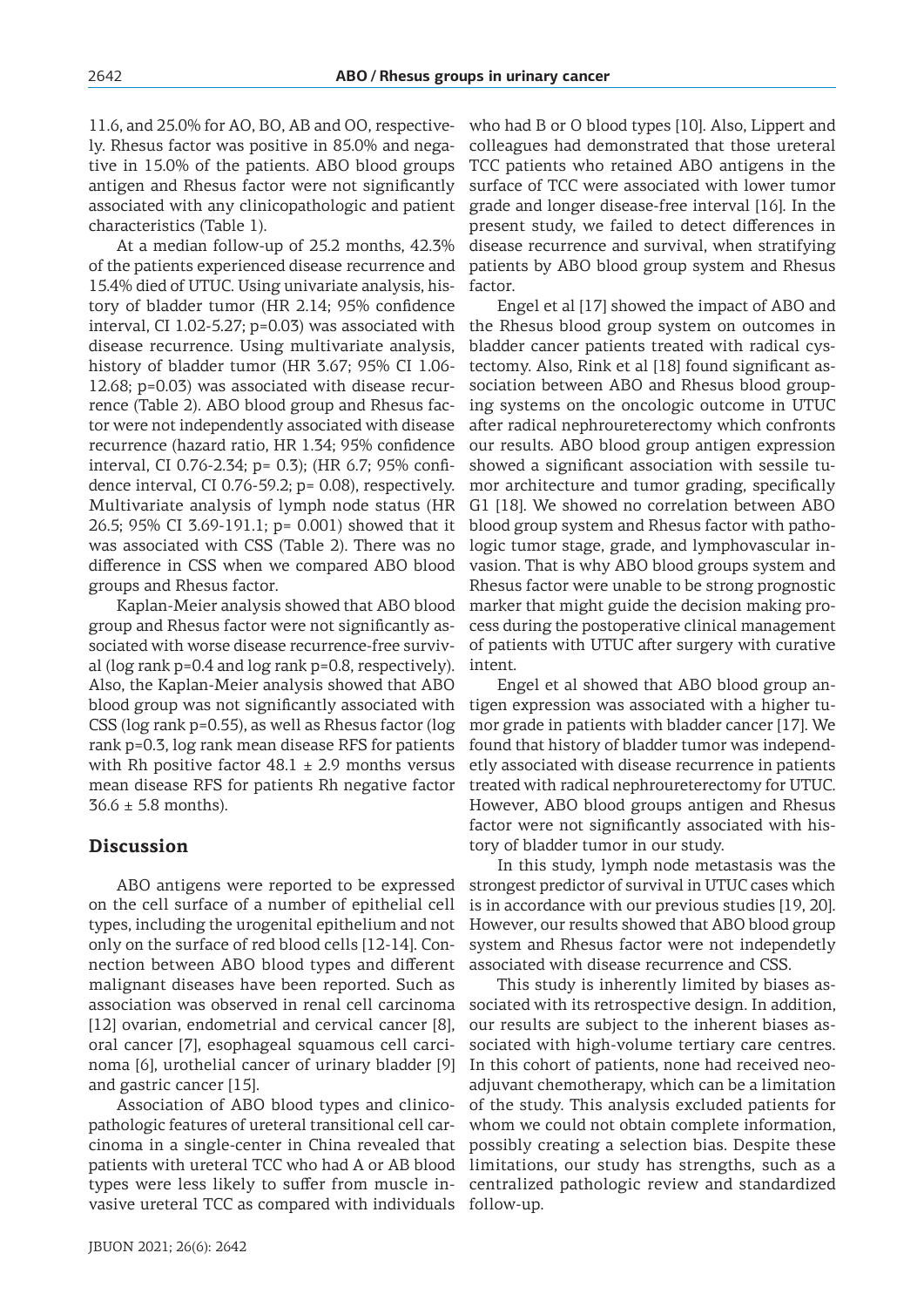# **Conclusions**

In our study, the ABO blood group antigens and Rhesus factor expression were unable to predict outcomes in a single-center series of consecutive patients who were treated with radical nephroureterectomy for UTUC. Anyway, due to the low number of patients in this study, we suggest that further studies with a larger cohort of different patient populations are necessary to confirm the prognostic role of ABO types and Rhesus factor in patients with UTUC.

# **Acknowledgment**

This work was supported by the Ministry of Science and Technology of the Republic of Serbia, through Contact No. 175042.

# **Ethical approval**

All procedures performed in studies involving human participants were in accordance with the ethical standards of the insitutional and/or National Research Committees and with the 1964 Helsinki declaration and its later amendments or comparable ethical standards.

# **Informed consent**

Informed consent was obtained from all individual participants included in the study.

# **Conflict of interests**

The authors declare no conflict of interests.

# **References**

- 1. Roupret M, Babjuk M, Comperat E et al. European 10. Huang H, Li X, Jin J. Association of ABO blood types Association of Urology guidelines on upper urinary tract urothelial cell carcinoma: 2015 update. Eur Urol 2015;68:868-79.
- CA Cancer J Clin 2017;67:7-30
- 3. Cosentino M, Palou J, Gaya JM et al. Upper urinary tract urothelial cell carcinoma: location as a predictive factor for concomitant bladder carcinoma. World J Urol 2013;31:141-5.
- 4. Campbell MT, Shah AY, Matin SF, Siefker-Radtke AO. Optimizing management of upper tract urothelial carcinoma. Urol Oncol 2017;35:492-8.
- 5. Froemming A, Potretzke T, Takahashi N, Kim B. Upper tract urothelial cancer. Eur J Radiol 2018;98:50-60.
- Sun P, Chen C, Zhang F et al. The ABO blood group predicts survival in esophageal squamous cell carcinoma in patients who ever smoked: A retrospective study from China. Tumour Biol 2014;35:7201-8.
- 7. Mortazavi H, Hajian S, Fadavi E, Sabour S, Baharvand M, Bakhtiari S. ABO blood group in oral cancer: A first case-control study in a defined group of Iranian patients. Asian Pac J Cancer Prev 2014;15:1415-8.
- Yuzhalin AE, Kutikhin AG. ABO and Rh blood groups in relation to ovarian, endometrial and cervical cancer risk among the population of south-east Siberia. Asian Pac J Cancer Prev 2012;13:5091-6.
- 9. Klatte T, Xylinas E, Rieken M et al. Impact of ABO blood type on outcomes in patients with primary nonmuscle invasive bladder cancer. J Urol 2014;191:1238- 43.
- and clinicopathological features of ureteral transitional cell carcinoma in a single-center in China. J Can Res Ther 2016;12:601-4.
- 2. Siegel RL, Miller KD, Jemal A. Cancer Statistics, 2017. 11. Franchini M, Liumbruno GM, Lippi G. The prognostic value of ABO blood group in cancer patients. Blood Transfus 2016;14:434-40.
	- 12. Kaffenberger SD, Morgan TM, Stratton KL et al. ABO blood group is a predictor of survival in patients undergoing surgery for renal cell carcinoma. BJU Int 2012;110:E641-6.
	- 13. Thorpe SJ, Abel P, Henderson D, Jones N, Feizi T. Expression of blood group antigens in urinary tract tumours: Prospective fluorescence study using cryostat sections of fresh frozen tissues. J Clin Pathol 1986;39:1165-76.
	- 14. Holgersson J, Clausen H, Hakomori S, Samuelsson BE, Breimer ME. Blood group A glycolipid antigen expression in kidney, ureter, kidney artery, and kidney vein from a blood group A1Le (a-b+) human individual. Evidence for a novel blood group A heptaglycosylceramide based on a type 3 carbohydrate chain. J Biol Chem 1990;265:20790-8.
	- 15. Aird I, Bentall HH, Roberts JA. A relationship between cancer of stomach and the ABO blood groups. Br Med J 1953;11:799-801.
	- 16. Lippert M, Bergman S, Walker P, Berger C, Javadpour N. Detection of cell surface antigen in cancer of renal pelvis and ureter. Urology 1983;22:366-8.
	- 17. Engel O, Soave A, Peine S et al. The impact of the AB0 and the Rhesus blood group system on outcomes in